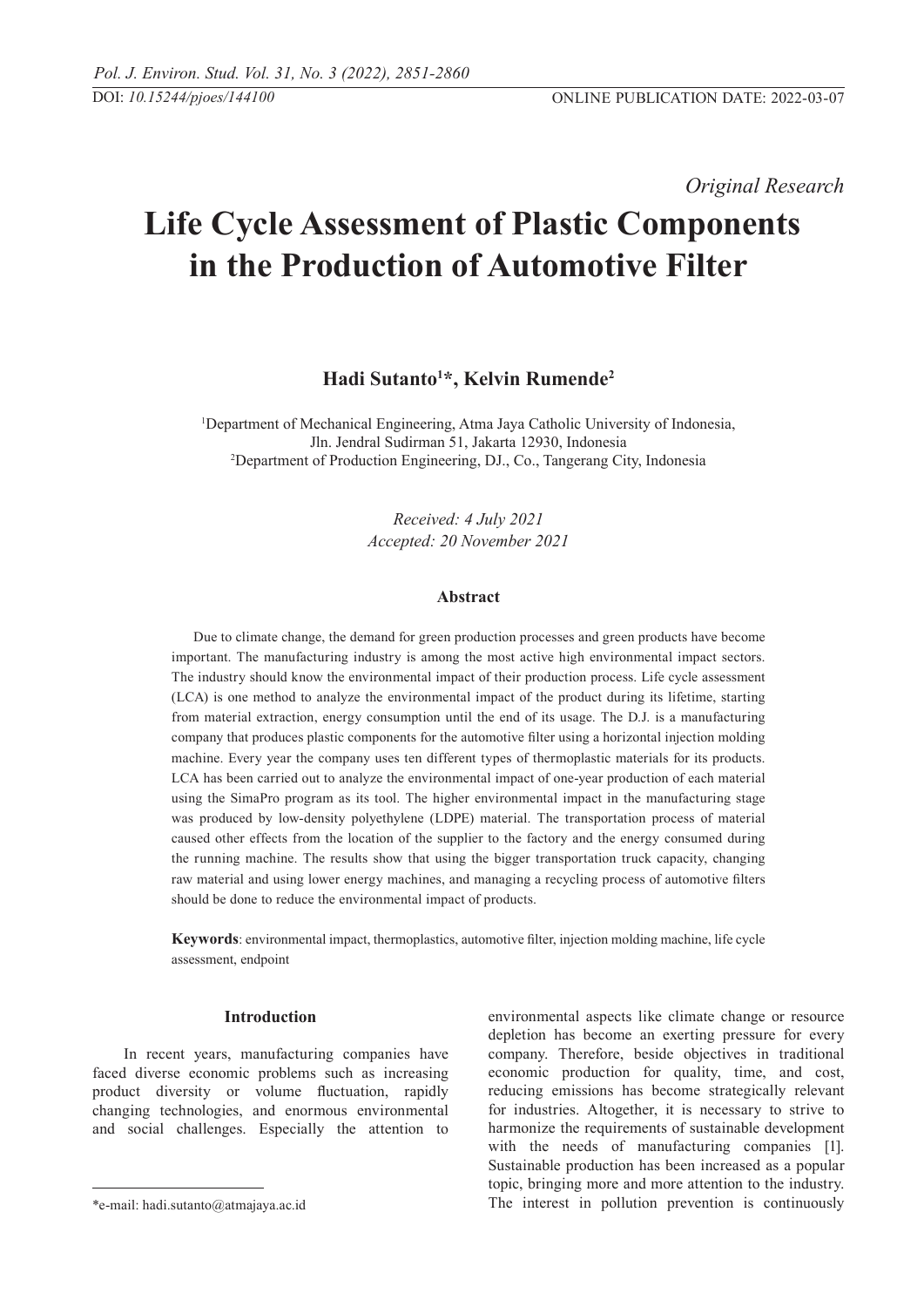growing in the world. It determines more industries, including manufacturing, to develop and also implement various environmentally-friendly strategies. This has encouraged environmental policy development [2, 3] and ecological assessment methodologies to reduce the ecological footprints of product manufacturing [4, 5].

As a part of manufacturing processes, production processes consume raw materials and transform them into products and by-products using energy as an input. If one part of the raw material is used to create the shape and properties with added value, another part is wasted in losses, heat, and emissions. Manufacturing systems predominantly influence the environmental outcome, and therefore they can minimize the ecological performance of a company. Thus, the integration between environmental implementation and product development in industries seeks to achieve environmental improvements and reduce the harmful effects of production processes [6]. The awareness of environmental concerns has led the manufacturing industries to become proactive in designing new products, improving existing ones, and developing less emission in manufacturing processes [7]. The development of products with an environmental conscience allows industries to use tools that evaluate the production processes and quantify some potential environmental impacts [8]. The use of Life Cycle Assessment (LCA) can bring valuable results to studying ecological aspects and possible effects of a whole process, product, or service life cycle [9]. The LCA stresses the entire life cycle of the product, process, and activity. It encompasses some potential environmental impacts of a product's life cycle from the extraction and processing of the raw material, manufacturing, energy, transportation and distribution, use, reuse, maintenance, recycling, final disposal, or the

cradle-to-grave process [10-12]. Therefore, LCA can be used to assess a product's, service, or process impact on the environment from the cradle to the grave [13, 14]. The ISO (2006) achieves this approach by continuing other stages that comprise the life cycle of a product, such as gate-to-gate, gate-to-grave, cradle-to-gate, and cradle-to-grave [6]. The study of LCA on the production of plastic injection molding process estimates that most of the environmental impacts are in the energy consumption due to the considerable quantity of the energy consumption involved by the raw materials extraction and production processes [15, 16]. The search for alternative materials, including recycling, is essential in the injection molding process to reduce the environmental impact [17].

In this study, the LCA quantifies and compares the gate to gate environmental loads of plastic elements in the injection molding process based on a functional unit of 1 kg of each component at the factory gate. The LCA model following the ISO 14040 and 14044 standards is developed for each plastic element of the automotive filter using SimaPro software [6, 18].

# **Materials and Methods**

### Thermoplastics

Thermoplastic is the primary raw material to produce many types of automotive filters in P.T. DJ., located in the Tangerang industrial area, Banten province, Indonesia. The company delivers components such as end cap, retainer, tubes, central pipe, and drain plug to build oil filters, air filters, and fuel filters used for automotive parts. To process the plastic material, the company used horizontal injection molding



Fig. 1. The framework and stages of Life Cycle Assessment (LCA).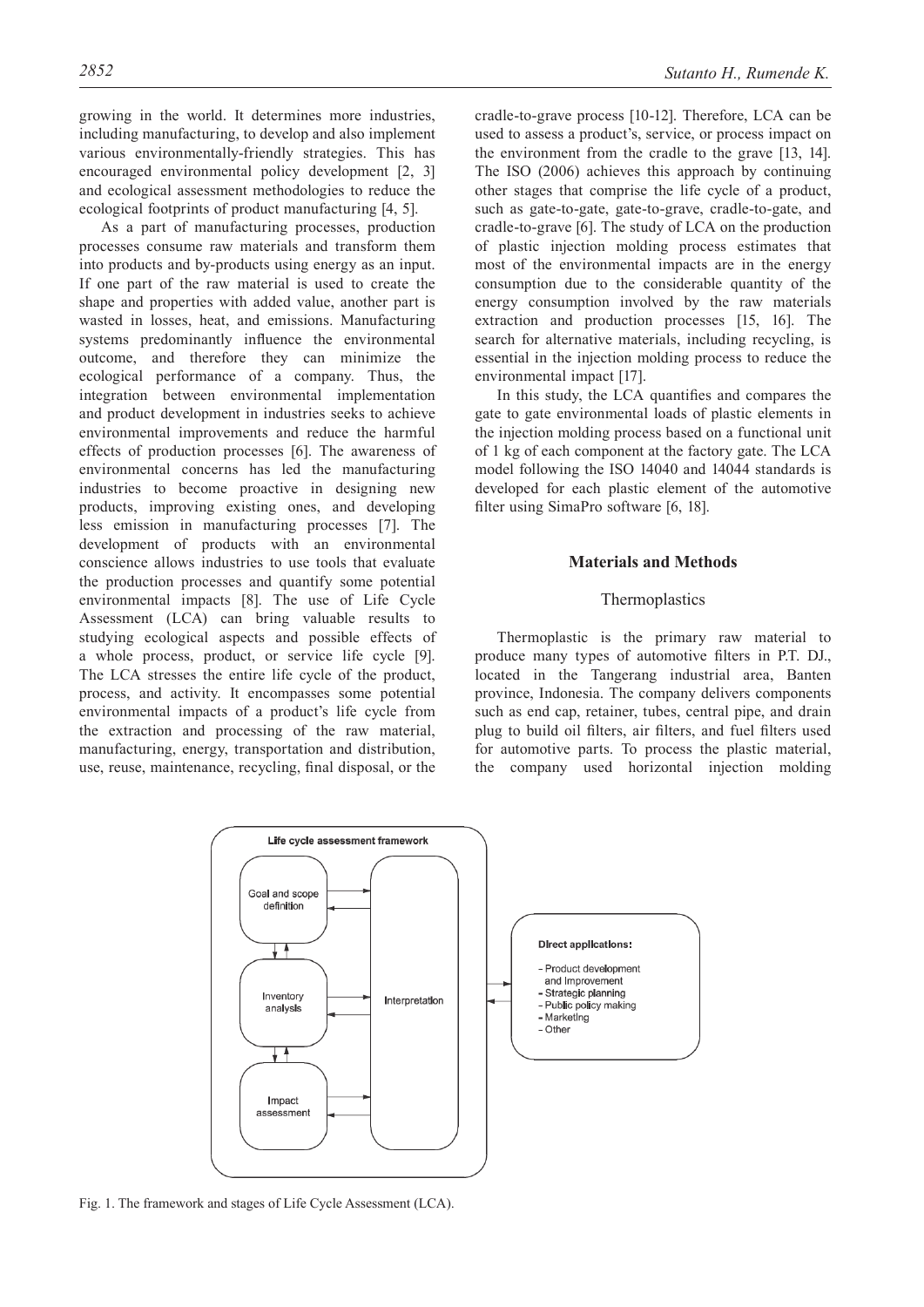| No             | Material    | Main Product                   | Type of Filter     | Quantity in 1 yr |
|----------------|-------------|--------------------------------|--------------------|------------------|
| 1              | PA6+GF15%   | END CAP 04152-31090            | Oil Filter         | 555,720          |
| $\overline{2}$ | PA6         | RETAINER 23401-1510-1          | <b>Fuel Filter</b> | 3,032,719        |
| 3              | <b>PP</b>   | <b>SLEEVE P10-1030</b>         | Air Filter         | 89,356           |
| $\overline{4}$ | PA66+GF30%  | <b>RETAINER 5-13240009-0</b>   | <b>Fuel Filter</b> | 1,358,206        |
| 5              | PA66+GF15%  | <b>TUBE PLASTIK J07-6811-0</b> | Oil Filter         | 423,290          |
| 6              | <b>ABS</b>  | END CAP 17801-61030            | Air Filter         | 25,577           |
| 7              | PA66        | CENTER PIPE GAV 296 / CAV 296  | <b>Fuel Filter</b> | 362,574          |
| 8              | <b>LDPE</b> | CAP DIA.19.5 X T=1.2           | <b>Fuel Filter</b> | 184,351          |
| 9              | <b>POM</b>  | <b>DRAIN PLUG 87457344</b>     | <b>Fuel Filter</b> | 13,971           |
| 10             | <b>HIPS</b> | END CAP 17801-58040            | Air Filter         | 7,059            |



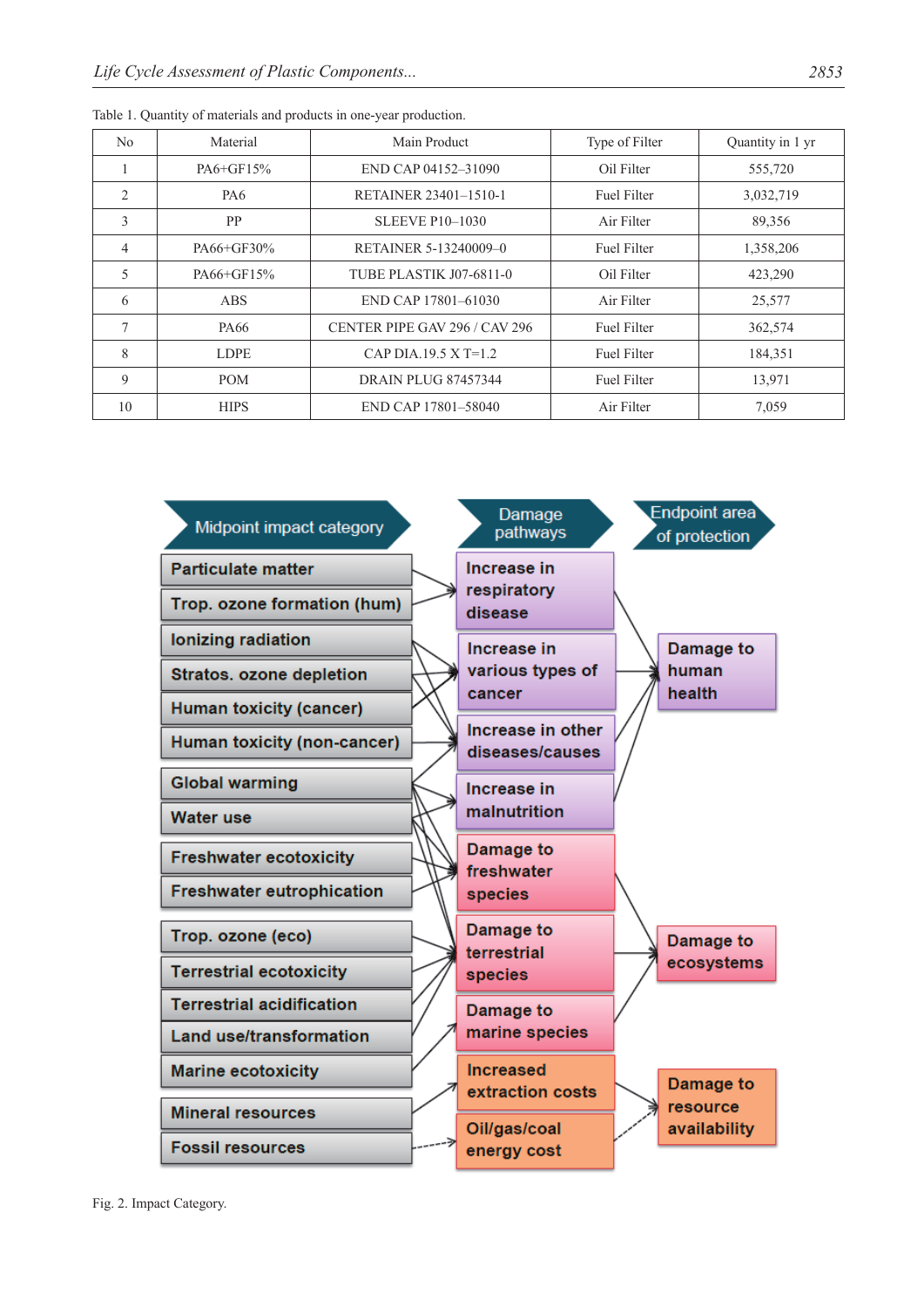

Fig. 3. LCA process of thermoplastic components.

machines. The primary material used in injection molding is an essential source of environmental impacts in the process [17]. This polymer material is fused with heat transfer and solidified when cooled without changing the chemical properties [19]. Five cycles of the process in injection molding machine include mold filling, packing, cooling phase, plasticization phase, and injection of the part [20]. The cycle of the process starts with melting a thermoplastic resin using heaters and a rotating screw. Then the volume of polymer is injected or shot into the cavity, which has the opposite form of the part that will be produced. An injection molding machine needs to have enough clamping force to avoid the melted plastic material from flowing out the mold as a defect of the injected part. The last cycle of the process after solidified is ejected the part at room temperature. Although the injectionmolded plastic products process has several benefits, there is a need to use the life cycle assessment tool to reduce the negative environmental impacts of the process.

#### Life Cycle Assessment (LCA)

In the last two decades, many specific environmental tools and methodologies, like the life cycle assessment (LCA), have been developed that allow researchers to determine the environmental impact of different products [21] or processes [22]. The LCA is a comprehensive method with the framework and stages for an LCA shown in Figure 1. The technique consists of four steps linked is an iterative process, i.e., (1) goal and scope definition, (2) inventory analysis, (3) impact assessment, and (4) interpretation. The LCA can be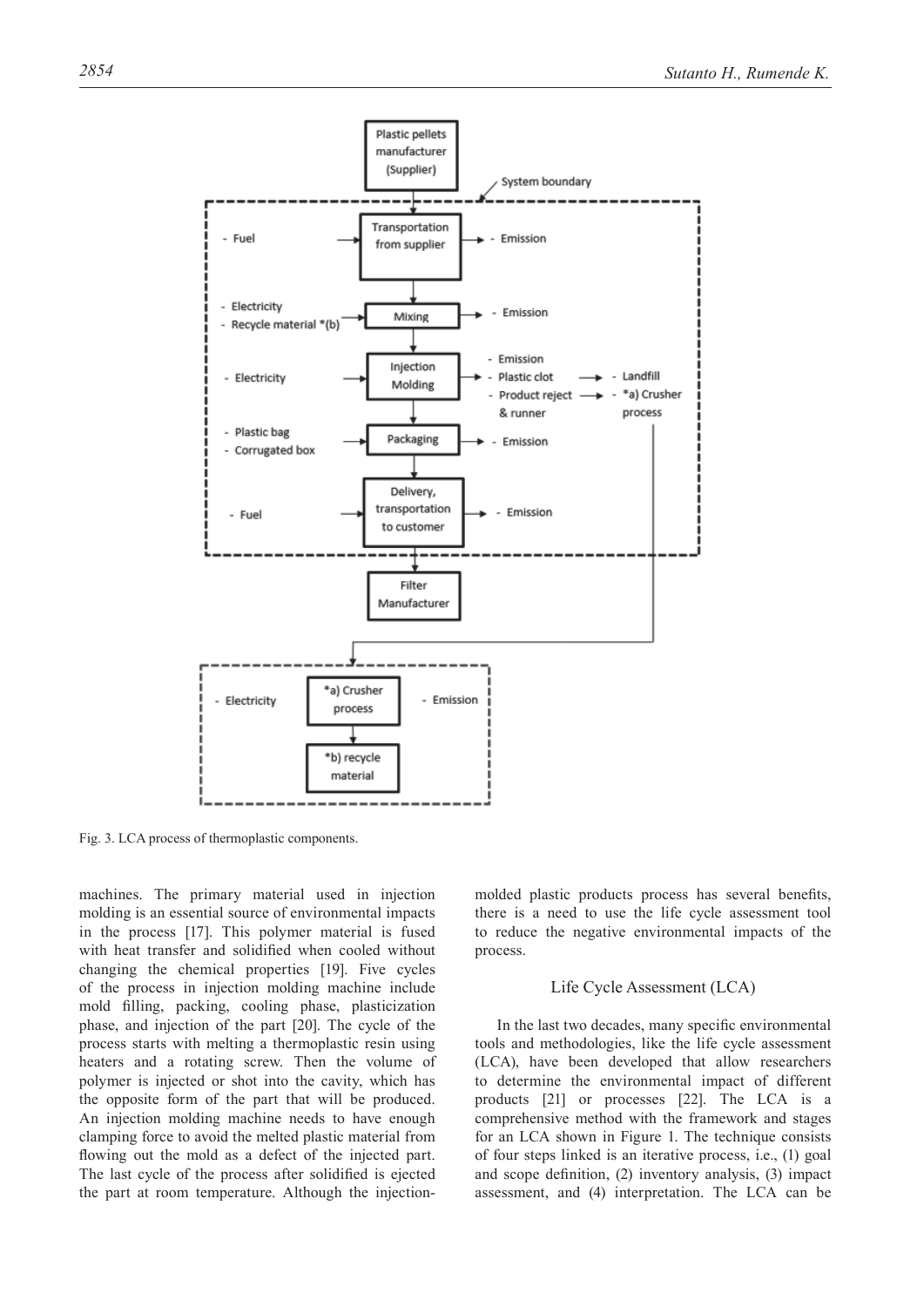| <b>PA66+GF15%</b> | weight in<br><b>Based on</b><br>product<br>2019<br>total                | 1.67              | 0.0024                                                                | 14.82 66513.23                                             |
|-------------------|-------------------------------------------------------------------------|-------------------|-----------------------------------------------------------------------|------------------------------------------------------------|
|                   |                                                                         | 1.73 0.00037      |                                                                       |                                                            |
|                   | product In 1 kg<br>weight in<br><b>Based</b> on<br>2019<br>total        |                   | 0.0026 5.4E-07                                                        | 14.64 27839.29 16.27 75596.61                              |
|                   |                                                                         | 0.78 0.00037      | 0.0010 5.7E-07                                                        |                                                            |
| <b>PA66+GF30%</b> | product In 1kg<br>weight in<br><b>Based on</b><br>2019<br>total         |                   |                                                                       |                                                            |
|                   |                                                                         | 2.83 0.00041      |                                                                       |                                                            |
| PA6               | product In 1kg<br>weight in<br>Based on<br>2019<br>total                |                   | 0.0035  6.0E-07  0.00033  5.7E-07  0.00089  5.9E-07  0.00323  5.4E-07 | 15.00 94192.79 17.29 9518.10 16.62 25925.75 15.20 82970.02 |
|                   |                                                                         | 0.53 0.00052      |                                                                       |                                                            |
| ДBS<br>С          | product In 1kg<br>weight in<br><b>Based</b> on<br>2019<br>total         |                   |                                                                       |                                                            |
|                   | product   In 1 kg                                                       | 0.20 0.00034      |                                                                       |                                                            |
| Ě                 | weight in<br><b>Based on</b><br>2019<br>total                           |                   |                                                                       |                                                            |
|                   | $ln 1$ kg                                                               | 2.63 0.00037      |                                                                       |                                                            |
| PA6+GF15%         | product  <br>weight in<br>-Based on<br>2019<br>total                    |                   |                                                                       |                                                            |
|                   |                                                                         | 0.05 0.00042      | 6.3E-05 5.6E-07                                                       |                                                            |
| <b>MON</b>        | product In 1 kg<br>weight in<br><b>Based on</b><br><b>1019</b><br>botal |                   |                                                                       | 1653.12                                                    |
|                   |                                                                         | 0.71 0.00039      |                                                                       |                                                            |
| <b>PA66</b>       | $product$ $ln 1 kg$<br>weight in<br><b>Based on</b><br>2019<br>total    |                   |                                                                       |                                                            |
|                   | $ln 1$ kg                                                               | 0.134 0.00034     |                                                                       |                                                            |
|                   | product<br>weight in<br><b>Based on</b><br>2019<br>total                |                   |                                                                       | 16.39 2416.69 14.71 30925.80 14.09                         |
| lDPE              | $\frac{1}{8}$                                                           | 0.00091           | species.yr 0.00000072 0.00011 5.2E-07 0.0011 5.3E-07                  |                                                            |
|                   | š                                                                       |                   |                                                                       | USD2013                                                    |
|                   | category<br>Damage                                                      | Human health DALY | Ecosystems                                                            | Resources                                                  |

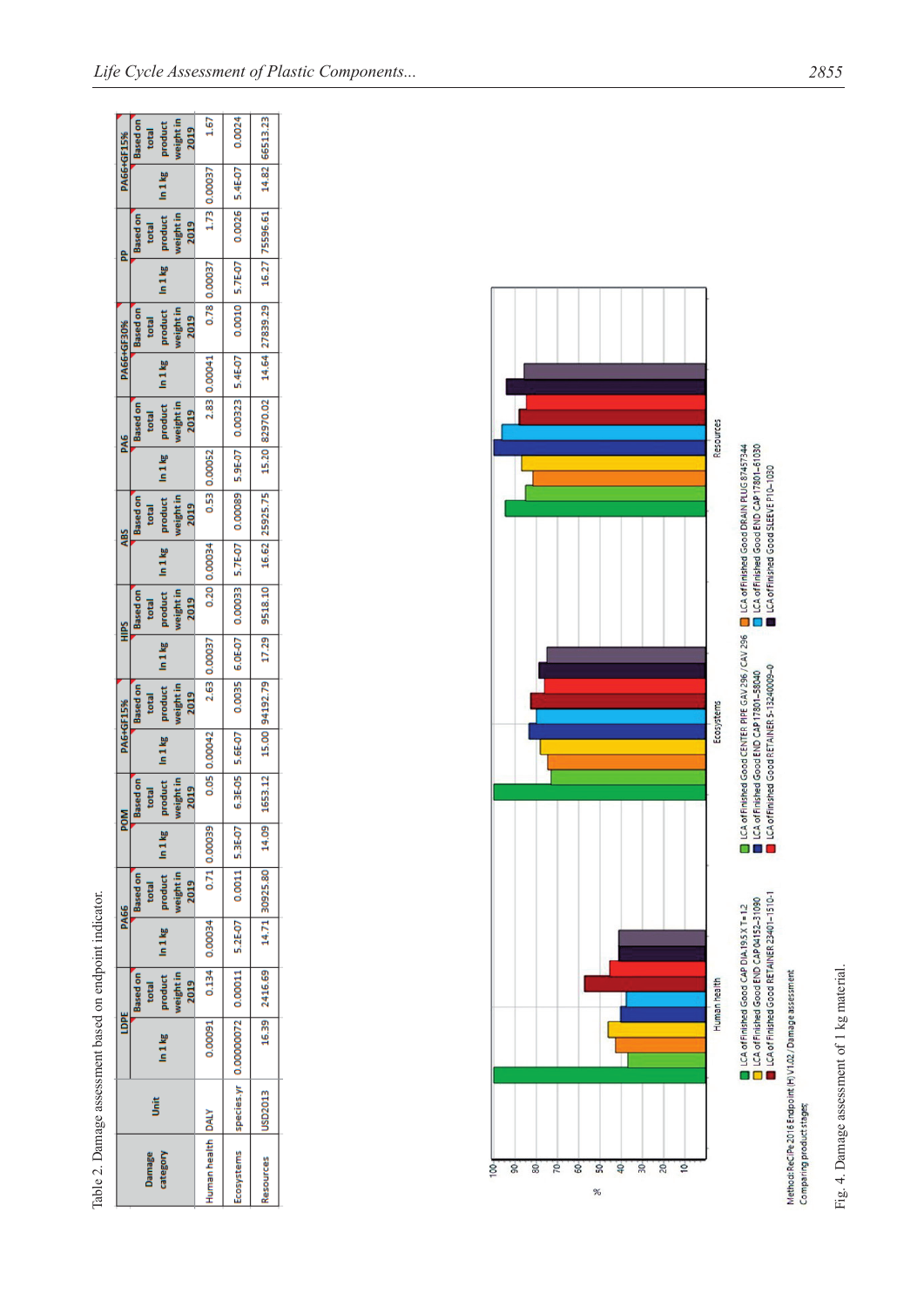

Fig. 5. Endpoint damage assessment of LDPE, Human Health.

used for product development and improvement or other purposes such as strategic planning and marketing. The iterative process in LCA permits the adjustment of previous steps because of findings in the latter assessment phases. The method of LCA is based on the consideration of all impacts on the environment, human health, and resources according to ISO 14040:2006 [6, 18].

#### Goal and Scope Definition

The goal and scope definition of the LCA initiates the basis of each study. The goal definition should contain four parts, i.e., (1) purposes, (2) reasons, (3) intended clients of the study, and (4) classification of either comparison is done or not. The scopes definition states the product system and its system boundaries and function, functional unit, and reference flow. The scope should enclose the product system to be studied and its system boundaries and function, operating unit,

and reference flow. Moreover, the choice of methods is designed for allocation procedures, impact categories, and data requirements. The reference flow of function and functional unit data describes the product system's performance [6].

The goal of this assessment is to analyze the environmental impact of one-year production using thermoplastic materials. Assessment based on 1 kg of each raw material was converted to the total product of one-year output. The assessment impacts should cover the endpoint category, which consists of human health, ecosystems, and resources. The scope includes analyzing ten different thermoplastic materials used by the manufacturer of automotive filter products. The highest production of each material was chosen to represent the type of material. The system boundary was based on a gate-to-gate system where materials were analyzed from the receiving point of the supplier to finished products delivered to the customer.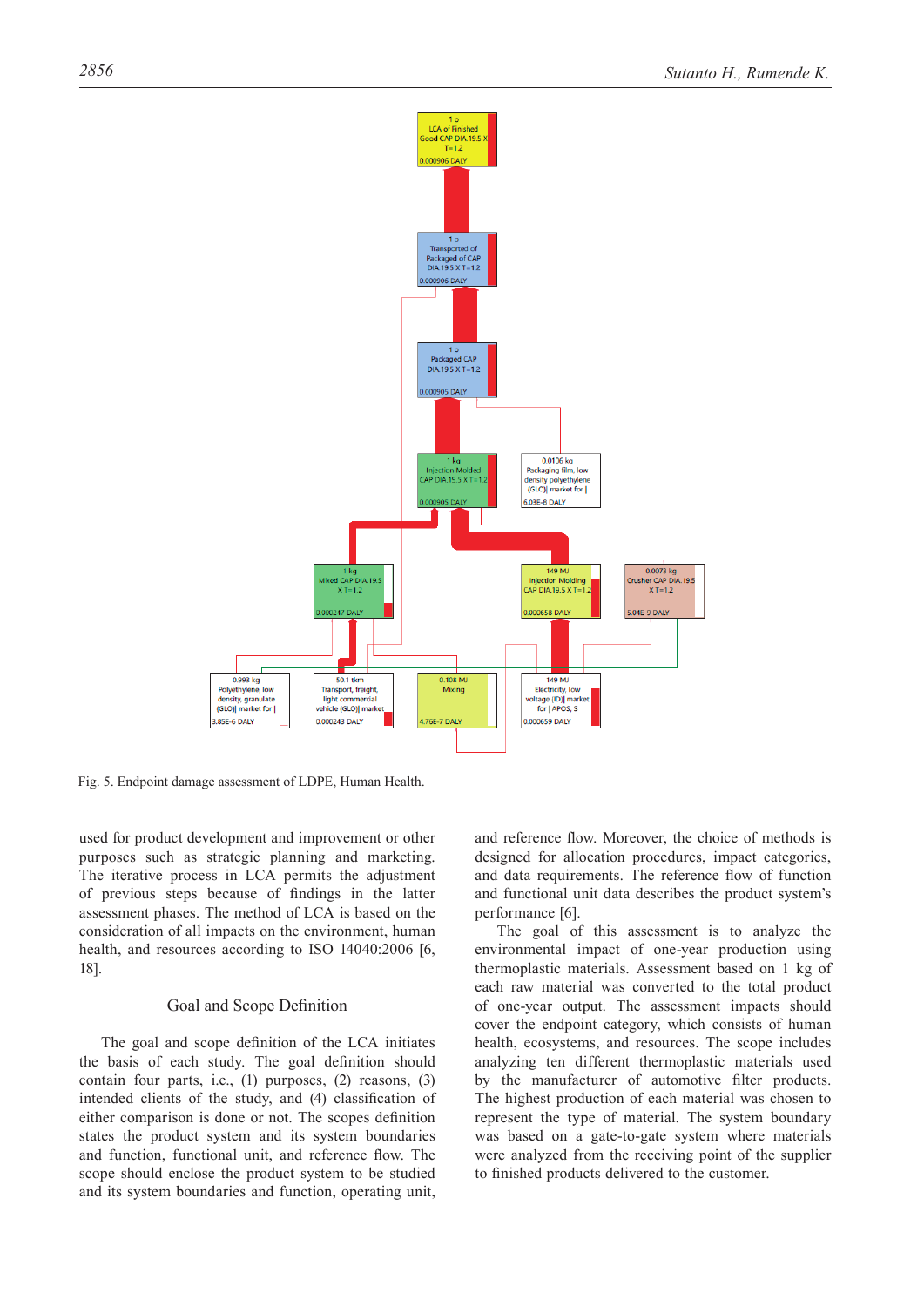

Fig. 6. Endpoint damage assessment of LDPE, Ecosystems.

#### Inventory Analysis

The definition of the goal and scope of LCA provides the initial plan for conducting the life cycle inventory phase when the data collection of all input and output flows occurs. There are energy and materials, products, emissions to air, waste, and discharges to water and land [6]. The outcome of the inventory analysis is a balance sheet related to all incoming and outgoing material flows. The inventory analysis usually presents an extensive data collection of the LCA and needs an iterative process that may require revisions from the goal and scope of the study. In this article, the primary data have been provided by the product's manufacturer, while available databases have been used as the source for secondary data. The data include the material consumption and production data in one year of production, as shown in Table 1. The production data was then analyzed using SimaPro Ver. 8 with the Ecoinvent database [23].

## Impact Assessment

The life cycle impact assessment (LCIA) aims to evaluate the significance of potential environmental impacts using the inventory results. In general, the LCIA translates the inventory results into values of environmental damage impact using some category indicators such as climate change, acidification, eutrophication, and human or eco-toxicity [24]. The ecological effects were analyzed with ReCiPe 2016 of SimaPro 9 using the midpoint and endpoint indicators. Midpoint indicators focused only on a single environmental impact, while endpoint indicators focused on some impacts like human health, ecosystems, and resources [25]. The details of the impact category from ReCiPe 2016 are shown in Fig. 2 [26]. The LCA in this article used the endpoint indicators to analyze the environmental impact.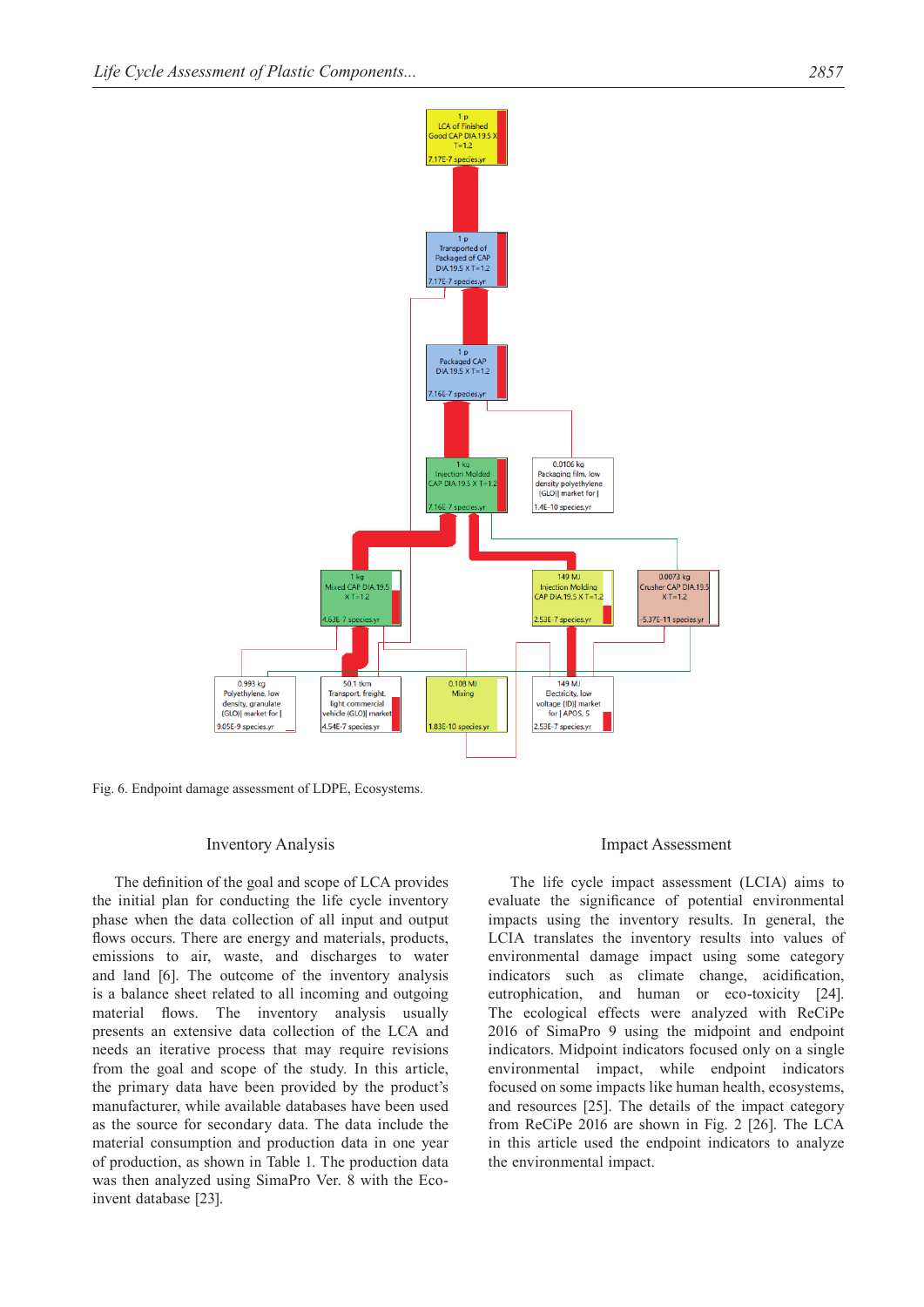

Fig. 7. Endpoint damage assessment of LDPE, Resources.

## Interpretation

The interpretation is the final stage of an LCA method which consistently delivers results related to the defined goal and scope. It permits the identification of hot spots derived from the inventory analysis and impact assessment. The products should be checked for completeness, sensitivity, and consistency. Moreover, limitations are described in the interpretation stage, and it also derives recommendations and conclusions. Trade-offs between products and calculate the impact category of products were analyzed using break-even analysis [6, 27].

## Analyzing Data Using SimaPro

The computer program developed by Pré Consultants B.V. or SimaPro can collect, analyze and monitor the LCA data. Furthermore, the SimaPro program can simulate the model of LCA and analyze the environmental impact of a complex LCA based on the hot spot of each process. The hot spot of the process will represent the highest value of the environmental effects, as shown in each process. SimaPro should create the waste scenario and waste treatment of products when analyzing the total life cycle of products.

Ten types of thermoplastic materials were analyzed using the SimaPro program, i.e., polyamide 6 (PA6), polyamide 6 mixed with glass fiber 15% (PA6 + GF15%), polypropylene (PP), acrylonitrile butadiene styrene (ABS), polyamide 66 (PA66), polyamide 66 mixed with glass fiber 15% and 30%  $(PA66 + GF15\%$  and  $PA66 + GF30\%$ , low density polyethylene (LDPE), polyoxymethylene (POM), and high impact polystyrene (HIPS). The flow process of LCA is shown in Fig. 3, where the function unit is 1 kg of material, and the process produces 0.73% of rejected product.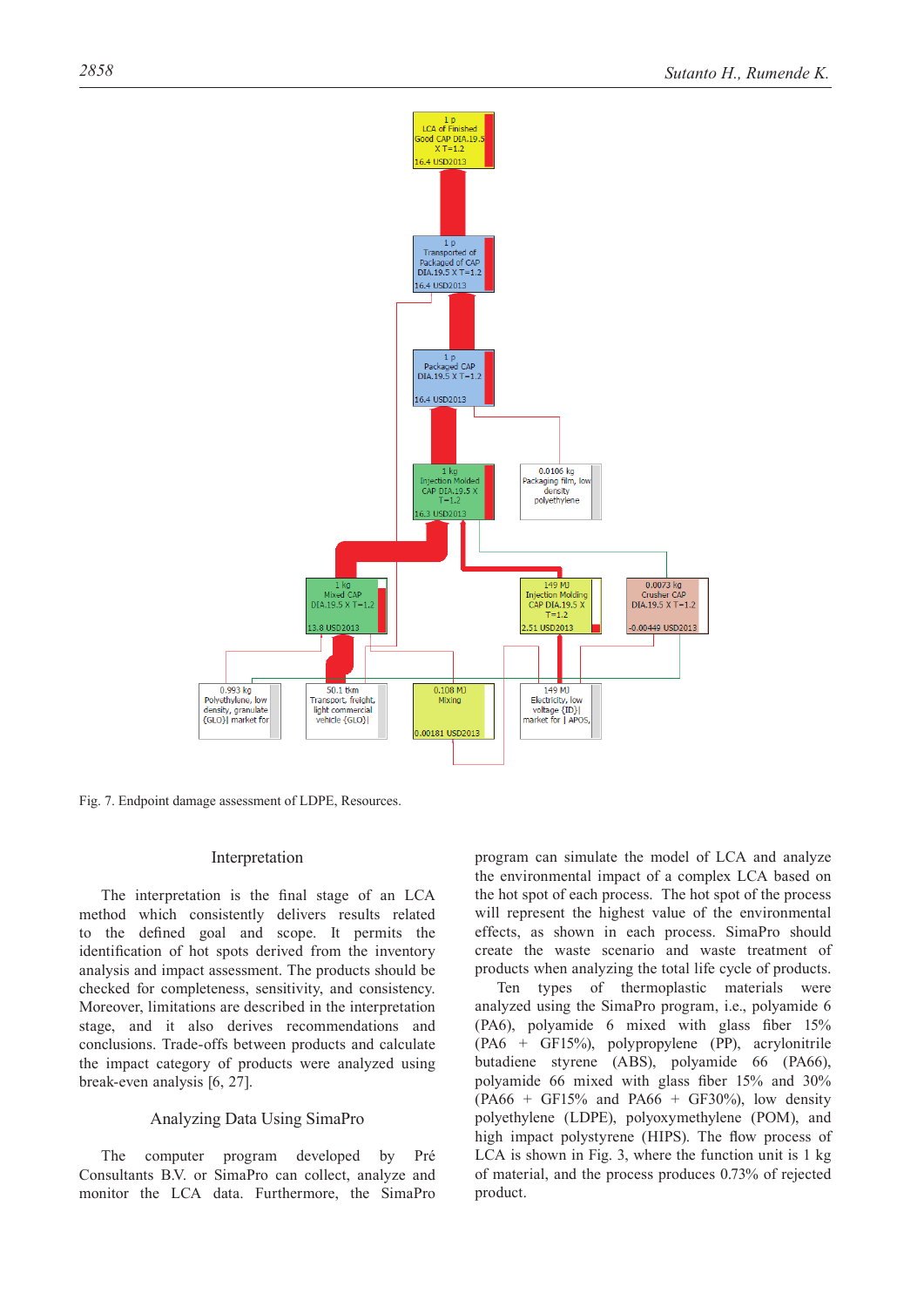#### **Results and Discussion**

The damage assessment results based on the endpoint indicator for ten types of thermoplastic materials are shown in Table 2. Some assumptions were used due to the limitation of data in the Eco-Invent database, for example, PA6 or PA 6 mixed with glass fiber material to produce air or oil automotive filters. As shown in Table 2 and Figure 4, the highest value of human health and ecosystems impact category are LDPE material with CAP DIA.19.5  $XT = 1.2$  as the main product for the fuel filter. The human health impact category has the value of 0.00091 DALY for 1 kg material, but in one-year production, the result is 0.134 DALY. DALY (Disability-Adjusted Life Years) means the years lost to premature death and expressing the reduced quality of life due to illness in years.

Furthermore, in the ecosystems impact category, the highest value of LDPE material is 0.00000072 species. yr based on 1 kg material and 0.00011 species.yr based on the total product weight in 1 year. Species.yr means the disappearance of local species in a year. In the other endpoint of the impact category or Resources, the highest value was caused by HIPS material. The matter was equal to 17.29 USD2013 based on 1 kg material, and 9518.20 USD2013 based on the total product were produced in one year. This category shows additional cost in extracting resources due to resource depletion, and the unit shown is in USD2013.

The normalized total impacts (the single score) of LDPE in the Sankey diagram form are shown in Figs 5, 6, and 7. In the diagram, each box represents a material or component, and these are connected in a hierarchy by arrows whose width is proportional to the normalized impact of that material. Arrows pointing upwards (left-hand side of diagram) denotes a negative environmental impact, whereas those pointing downward denote a credit due to recycling or avoided production [28]. As shown in Figs 5 and 6, the hot spots in both diagrams were caused by the transportation process from supplier to factory and the electricity used in the production processes. In the Human Health category, the transport of light commercial vehicles was 0.000243 DALY and electricity was 0.000659 DALY, but the Ecosystem category produced 4.54E-7 species. yr for transport light commercial vehicles and 2.53E-7 species.yr for electricity. The flow diagram in Fig. 7 for the Resources category only showed 0.00181 USD2013 for mixing.

## **Conclusions**

Based on the midpoint and endpoint damage assessment results, the highest impact is LDPE (lowdensity polyethylene) material, which produces CAP  $DIA.19.5$   $XT = 1.2$  as the main product for the fuel filter. The material flow of LDPE using Sankey diagrams of SimaPro (Figs 5, 6, and 7) showed that the hotspots were transportation processes using light commercial vehicles and energy consumption to operate the injection molding machines. Some suggestions to improve the environmental impact in the production of automotive filters, i.e., to change light vehicles to a giant truck with bigger capacity, to use low energy injection molding machines, to replace raw material with low environmental impact, and to cooperate with automotive filter manufacturer to recycle the used filter components.

#### **Conflict of Interest**

The authors declare no conflict of interest.

### **References**

- 1. BRUNDTLAND COMISSIONS Our Common Future; Oxford University Press, UK., **1987**.
- 2. SPIEGEL D.V., LINKE B.S., STAUDER J., BUCHHOLZ S., Sustainability strategies of manufacturing companies on corporate, business and operation level, International Journal of Strategic Engineering Asset Management, **2** (3), 270, **2015**.
- 3. ANAGNOSTAKIS D., RITCHIE J.M., LIM T., CRAIG C., SPEEDIE J. The environmental impact assessment of a company's manufacturing system, Proceedings of the ASME 2015 International Design Engineering Technical Conferences & Computers and Information Engineering Conference, Boston, MA, **2015**.
- 4. DELOGU M., PERO F.D., ROMOLI F., PIERINI M. Life cycle assessment of a plastic air intake manifold, International Journal of Life Cycle Assessment, **20**, 1429, **2015**.
- 5. LIU Y., SYBERFELDT S., MORIS M.U., JAGSTAM M, EVERBRING J., KLOO H. Evaluating environmental impacts of production process by simulation-based life cycle assessment, 7th Swedish Production Symposium, October, **2016**.
- 6. ISO (International Organization for Standardization), Environmental Management-Life Cycle Assessment-Principles and Framework, 2nd ed., ISO 14040:2006, ISO: Geneva, Switzerland, **2006**.
- 7. HAROLD M.P., OGUNAIKE B.A. Process engineering in the evolving chemical industries, AIChE Journal, **46** (11), 2123, **2000**.
- 8. CHANG D., LEE C., CHEN C. Review of life cycle assessment toward sustainable product development, Journal of Cleaner Production, **83**, 48, **2014**.
- 9. BARROS M.V., PIEKARSKI C.M., FRANSISCO A.C. Carbon footprint of electricity generation in Brazil: An analysis of the 2016-2026 period, Energies, **11** (6), 1, **2018**.
- 10. LUGLIETTI R., ROSA P., TERZI S., TAISCH M. Life cycle assessment tool in product development: Environmental requirements in decision making process, Procedia CIRP, **40**, 202, **2016**.
- 11. TAGLIAFERRI C., EVANGELISTI S., ACCONCIA F., DOMENECH T., EKINS P., BARLETTA D., LETTIERI P. Life cycle assessment of future electric and hybrid